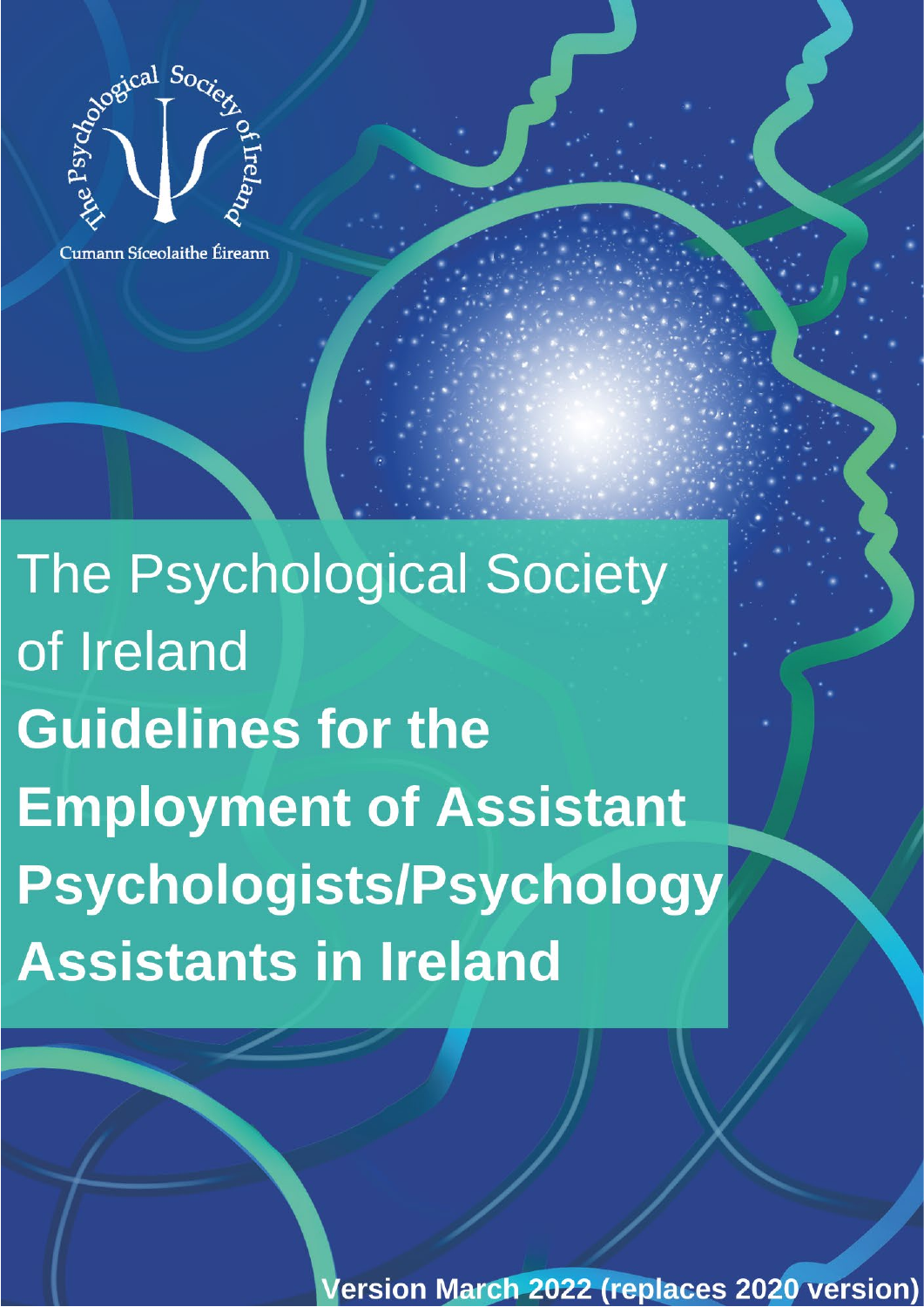

# **Contents**

| 5. Responsibilities of Assistant Psychologists/Psychology Assistants and Supervisors 4 |  |
|----------------------------------------------------------------------------------------|--|
|                                                                                        |  |
|                                                                                        |  |
|                                                                                        |  |
|                                                                                        |  |
|                                                                                        |  |
|                                                                                        |  |
|                                                                                        |  |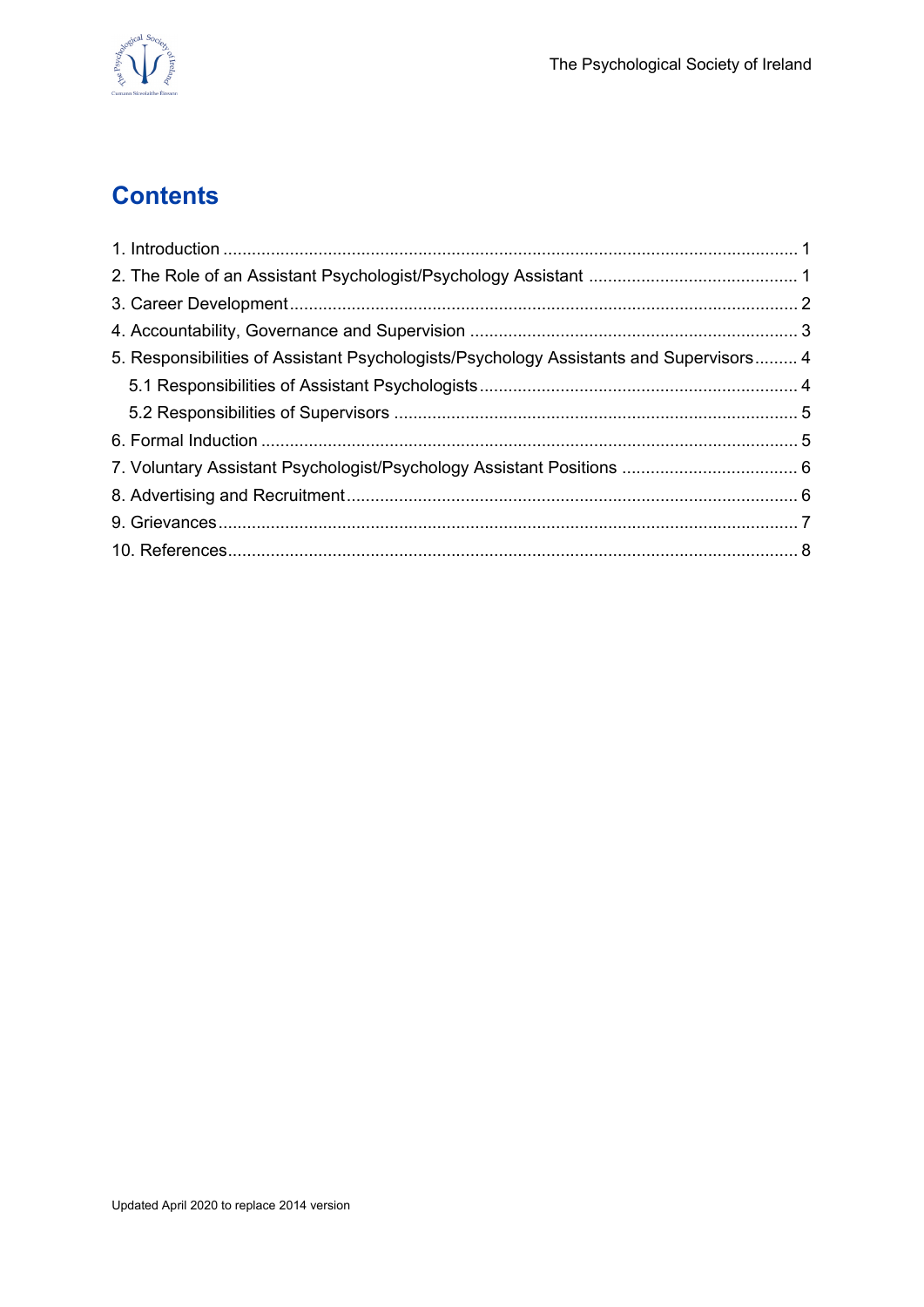

# <span id="page-2-0"></span>**1. Introduction**

This document, which replaces the 2020 version (a second iteration to the original 2014 version), has been written by the Psychological Society of Ireland (PSI) Early Graduate Group (EGG) for the benefit of Assistant Psychologists/Psychology Assistants (APs/PAs), their employers and managers, to provide guidance on the employment of APs/PAs. This document has been written primarily for APs/PAs working under the supervision of professional applied psychologists in a number of diverse settings. The principles set out in this document are also applicable to research assistant posts (e.g., in third level institutions or in the voluntary or independent sector).

This first version of this document, relating to the employment of APs/PAs, was produced in 2014 by the PSI EGG. The 2014 document was reviewed by a working group from the PSI Council. Members of the working group were Ian O'Grady, Dr Ger McNamara and Dr Dean McDonnell. Additional guidance points were recommended and ratified by Council in April 2020. This third version has been updated to reflect the new title of Psychology Assistant, which is being rolled out due to ongoing discussions arising regarding the protection of the title and registration of the Psychologist profession. Although professional registration is not yet in place, the title of Psychology Assistant is likely to replace Assistant Psychologist in some settings, e.g. HSE. Until professional registration is put in place, the title of Assistant Psychologist may also be used. Therefore, this document will refer to both titles throughout, as they are the same role.

There are currently 15 higher education institutions in Ireland (i.e., Republic of Ireland and Northern Ireland) offering PSI accredited undergraduate psychology courses to students. With large numbers of students completing psychology degrees each year, AP/PA positions are becoming increasingly popular and experience in these roles is viewed by many as important in the career development of graduate psychologists. Indeed, research has shown that 71% of entrants to Clinical Doctorate Psychology programmes in Ireland have previously worked as an AP/PA and felt this position helped them develop the required competencies for entry to professional training programmes (O'Shea & Byrne, 2011). Despite the increasing popularity of these posts, there has previously been a lack of guidance about the employment and role of APs/PAs. To maintain standards in psychology in Ireland, it is essential that these posts have clearly defined, appropriate roles.

This document must be considered alongside the PSI's Code of Professional Ethics. Members must be aware that the following guidelines on the employment of APs/PAs fall within the provisions of that element of the Society's Code of Conduct, which concerns responsibility for other practitioners.

### <span id="page-2-1"></span>**2. The Role of an Assistant Psychologist/Psychology Assistant**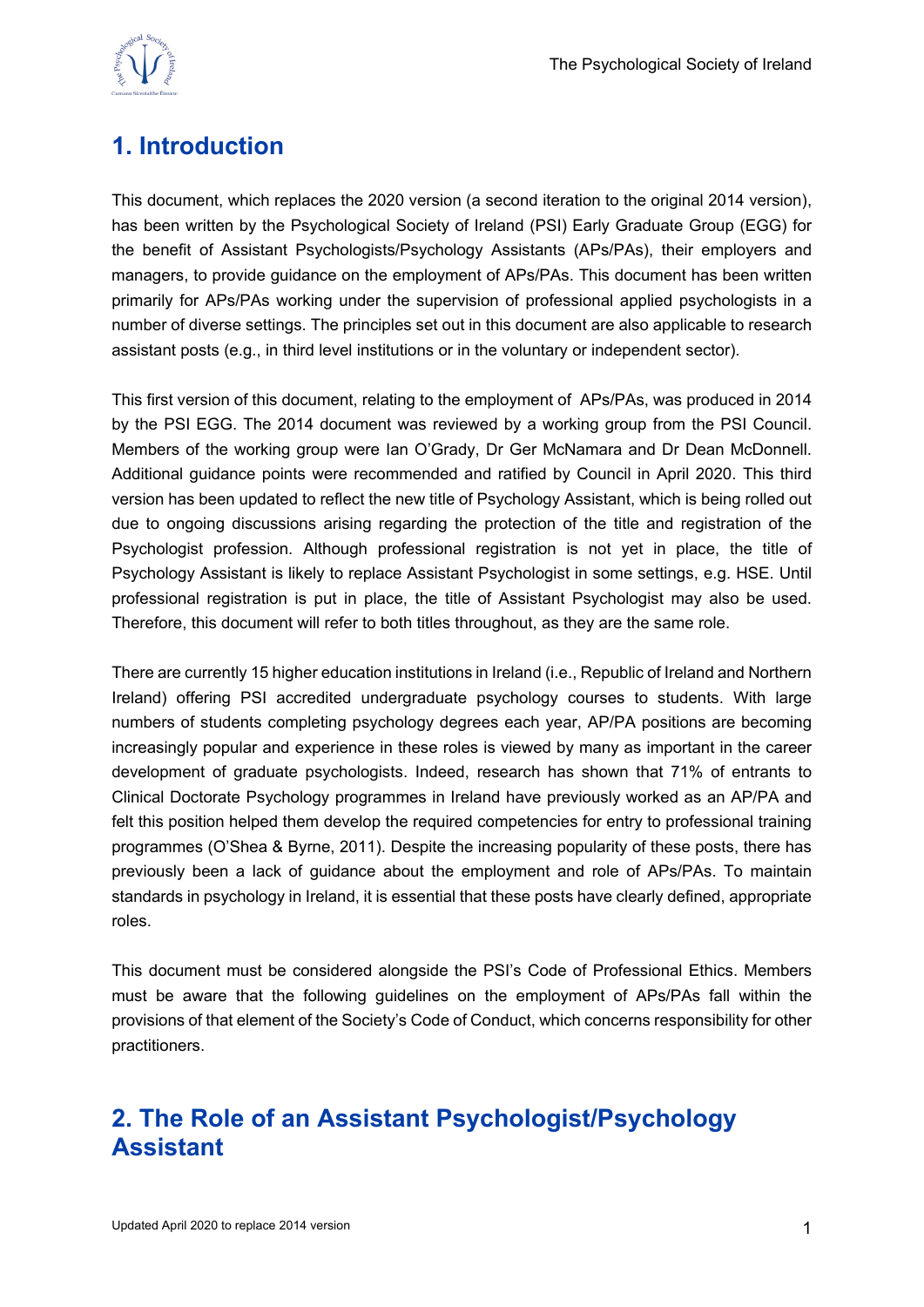

A varied schedule of work must be agreed upon between the AP/PA and their supervisor at the outset of the employment period and must be appropriate to the skill level of a psychology graduate. It is recommended that time is allocated for supervision, administration, personal study and networking opportunities with other psychologists.

Typically, an APs/PA's workload includes:

- Assisting supervisors to carry out prescribed interventions with individuals or groups;
- Assessments of individuals or groups such as direct observation, formal psychometric testing, semi-structured interviews, and report writing;
- Supportive work as required with carers, family members and health professionals/staff
- Assisting supervisors with training other professionals;
- Research, audit and service evaluations;
- Promoting the role of psychological services through the communication/provision of relevant information to interested parties;
- Maintenance of equipment necessary to the running of the psychological service such as training equipment (e.g., manuals, CDs, MP3s) information packs and library resources;
- Literature searches, presentations and contributing to articles for publication.

Notably, the role of an AP/PA must incorporate some form of work related to the organisation's clients in research or clinical capacities (e.g., face-to-face client work, recruitment, working with families, telephone/internet contact, working with carers).

APs/PAs must not be employed to:

- Substitute in any capacity for the presence/work of a qualified psychologist including provision of specialist or complex therapy;
- Complete solely administrative work;
- Undertake the duties of a care assistant;
- Work in a capacity beyond their level of competency;
- Undertake tasks for which there is no appropriate supervision;
- Write any reports for a court, nor appear in court to discuss a client's assessment or treatment.

APs/PAs must not under any circumstances:

- Work alone in any type of emergency service;
- Attempt to provide specialised therapies for which they are not qualified;
- Work alone on complex cases.

# <span id="page-3-0"></span>**3. Career Development**

From the employees' point of view, AP/PA positions are to be seen as career development opportunities, where the primary purpose is to facilitate development of core competencies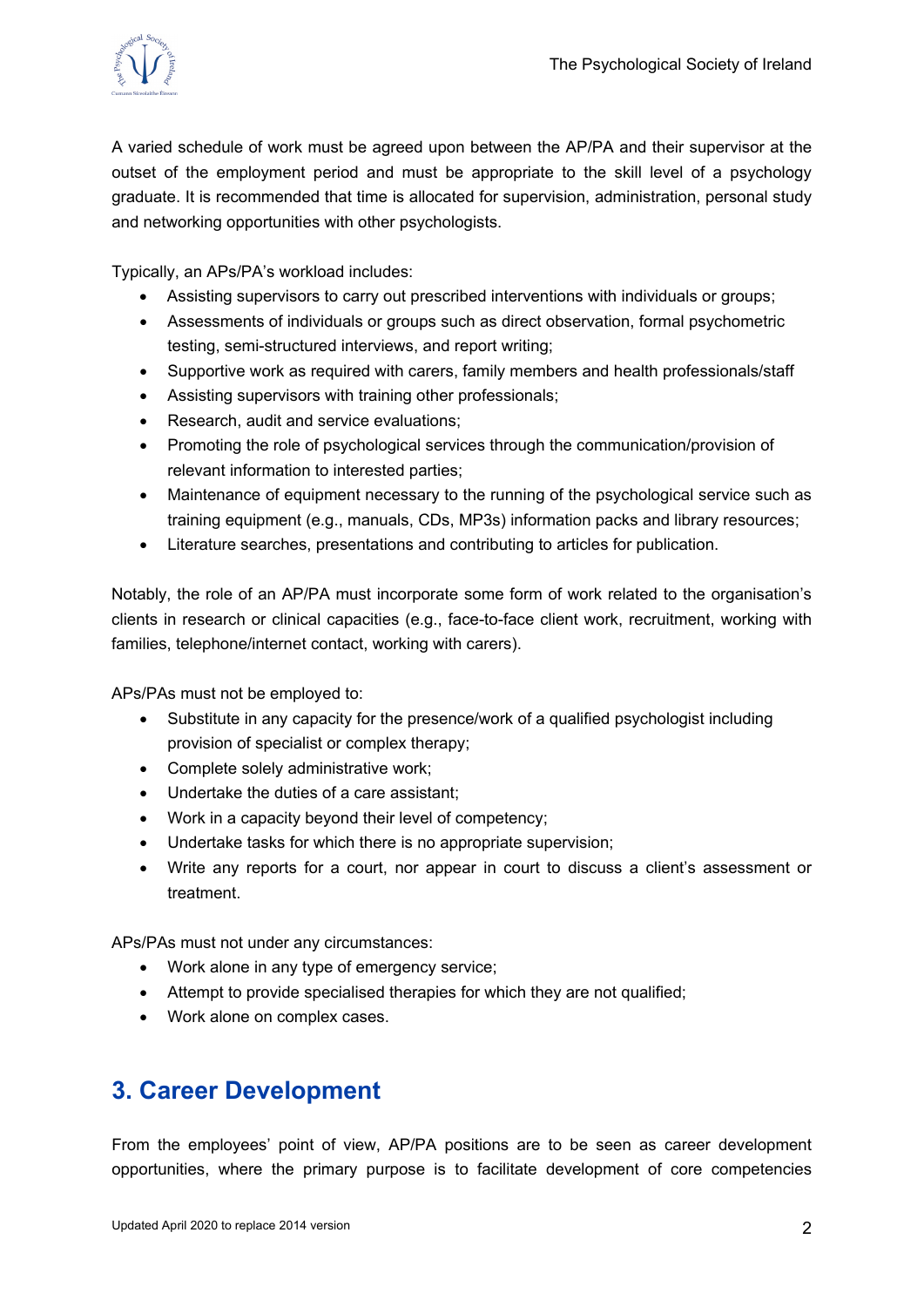

necessary for acceptance onto professional training programmes. It is important to acknowledge that the position of "Assistant Psychologist" or "Psychology Assistant" must not be viewed as a long term or permanent career choice.

In line with this, supervisors must be willing to offer advice on aspects of career development, which can be achieved through:

- Supporting the development of core competencies necessary for acceptance onto professional training programmes;
- Designating time each week for reading appropriate literature;
- Providing opportunities for the AP/PA to meet with other psychologists and allied organisations;
- Integrating observation of the work of an applied psychologist, where feasible, into the role of the AP/PA;
- Supporting the development of organisational knowledge through familiarisation with relevant policies;
- Advising, where feasible, in relation to accessing professional training programmes.

Due to the importance of AP/PA positions in facilitating career progression, APs/PAs may feel reliant on their supervisor's reference for future employment or training opportunities. Consequently, there is a clear power differential in the relationship between the supervisor and the AP/PA which has the potential to be abused. Supervisors must be mindful of this and must not place an AP/PA in a position where they feel obligated to act in accordance with their supervisor's wishes if they feel such wishes are unethical or inappropriate. If this type of situation arises, APs/PAs must discuss their discomfort with their supervisor and attempt to come to a resolution. If this is unsuccessful then the AP/PA must consider following the appropriate grievance procedure (see section 9 for more detail).

### <span id="page-4-0"></span>**4. Accountability, Governance and Supervision**

The work undertaken by an AP/PA must be professionally accountable to a qualified applied psychologist as set out by the PSI Code of Professional Ethics. This includes having access to appropriate supervision from a professionally qualified psychologist. It must be clearly identified from the beginning of the employment term which applied psychologist will act as the AP's/PA's primary supervisor. The primary supervisor must be a suitably qualified applied psychologist who ideally has received training in supervision, and is working in the specialty area and for the same organisation as the AP/PA. The primary supervisor will be held accountable for the work of the AP/PA. In the case where the role of an AP/PA is allied with more than one supervisory psychologist, one specific individual must be designated as primary supervisor. It is the responsibility of the primary supervisor to negotiate adequate provisions for alternative supervision should the primary supervisor be unavailable for a period of time; for example, if s/he is on annual leave.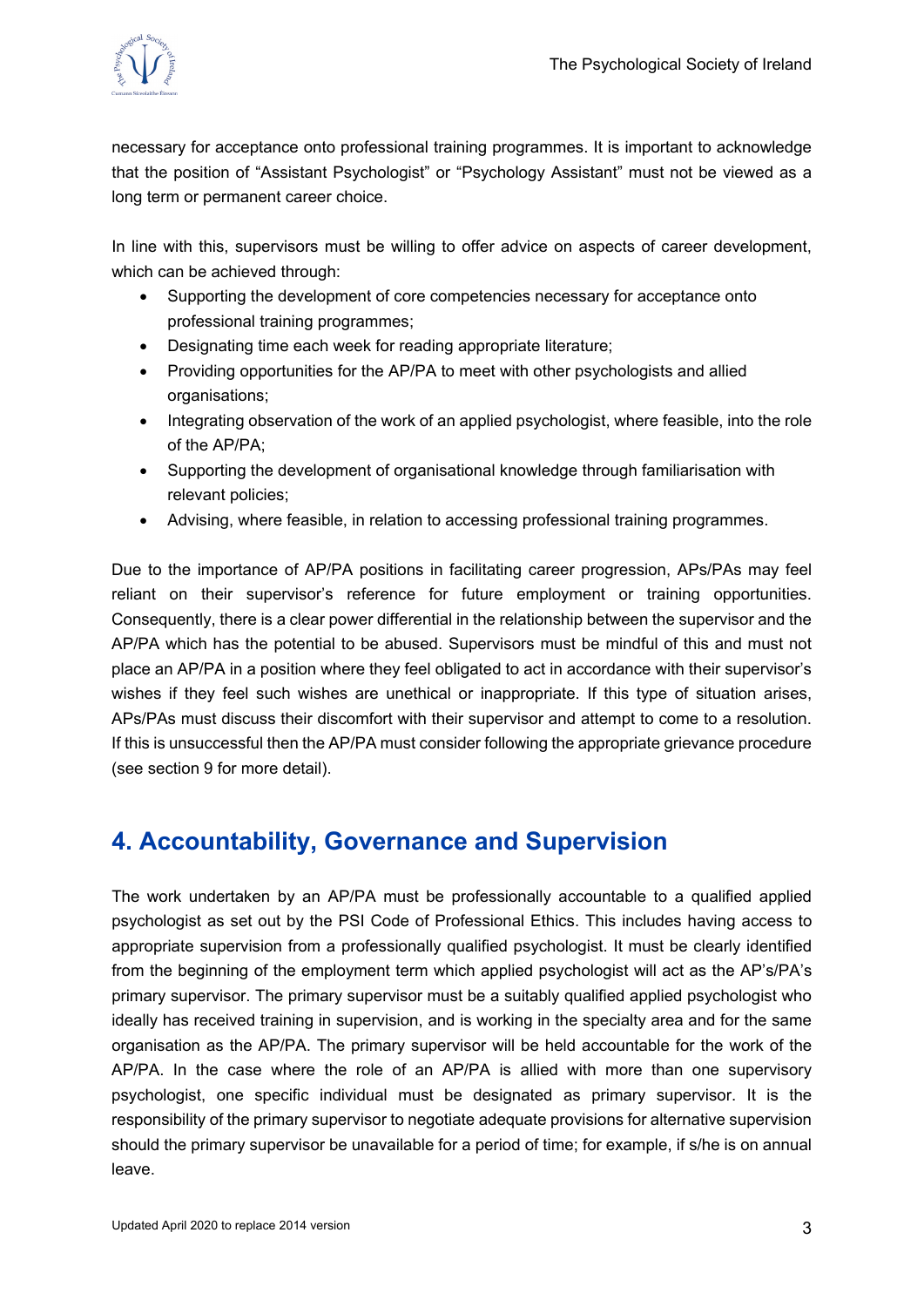

Supervision may be comprised of clinical supervision, research supervision, and personal/ professional development. Supervisory sessions must be provided and carried out in a confidential setting, without interruption. There must be a minimum of four hours supervision a month, and it is advised that this corresponds to one hour of supervision per week. Time allocated to supervision must reflect the work undertaken by the AP/PA, bearing in mind that some AP/PA work (e.g., work that involves client contact) will require extra supervisory support. Furthermore, supervisors must periodically observe the APs/PA's work to evaluate their performance and there must be opportunities for APs/PAs to directly observe their supervisor in practice. In addition to a formal supervision session, informal supervisory contact must be anticipated.

If a number of APs/PAs are working in the same department, group supervision may be appropriate. In the instance that APs/PAs are supervised in a group, at least one hour of the monthly four hours should be allocated to one-to-one supervision. If a single AP/PA is working in an isolated service, increased supervision may be required (applied psychologists must be mindful of risk and governance arrangements when agreeing to act as a supervisor in isolated services). In this instance, APs/PAs must have access to a qualified applied psychologist within one working day, even if over the telephone. Alternative supervision arrangements must be made when a supervisor is absent.

A formal agenda outlining items for discussion must be drafted prior to supervisory sessions. Additionally, it is recommended that a shared record of topics discussed be maintained. Examples of issues that may be discussed during supervisory sessions include, but are not limited to:

- Monthly objectives;
- Reviewing the previous week's work:
- Case management issues;
- In-depth discussion about specific clients;
- Plans for the following week's work:
- Personal and professional development;
- Personal support and care;
- Project management issues;
- Support for ongoing research.

### <span id="page-5-0"></span>**5. Responsibilities of Assistant Psychologists/Psychology Assistants and Supervisors**

#### <span id="page-5-1"></span>**5.1 Responsibilities of Assistant Psychologists/Psychology Assistants**

It is the responsibility of the AP/PA to carry out tasks specified in their job description with due care and diligence. Furthermore, APs/PAs must ensure their supervisor is fully aware of their qualifications, experiences, and the extent of their professional competence. It is the responsibility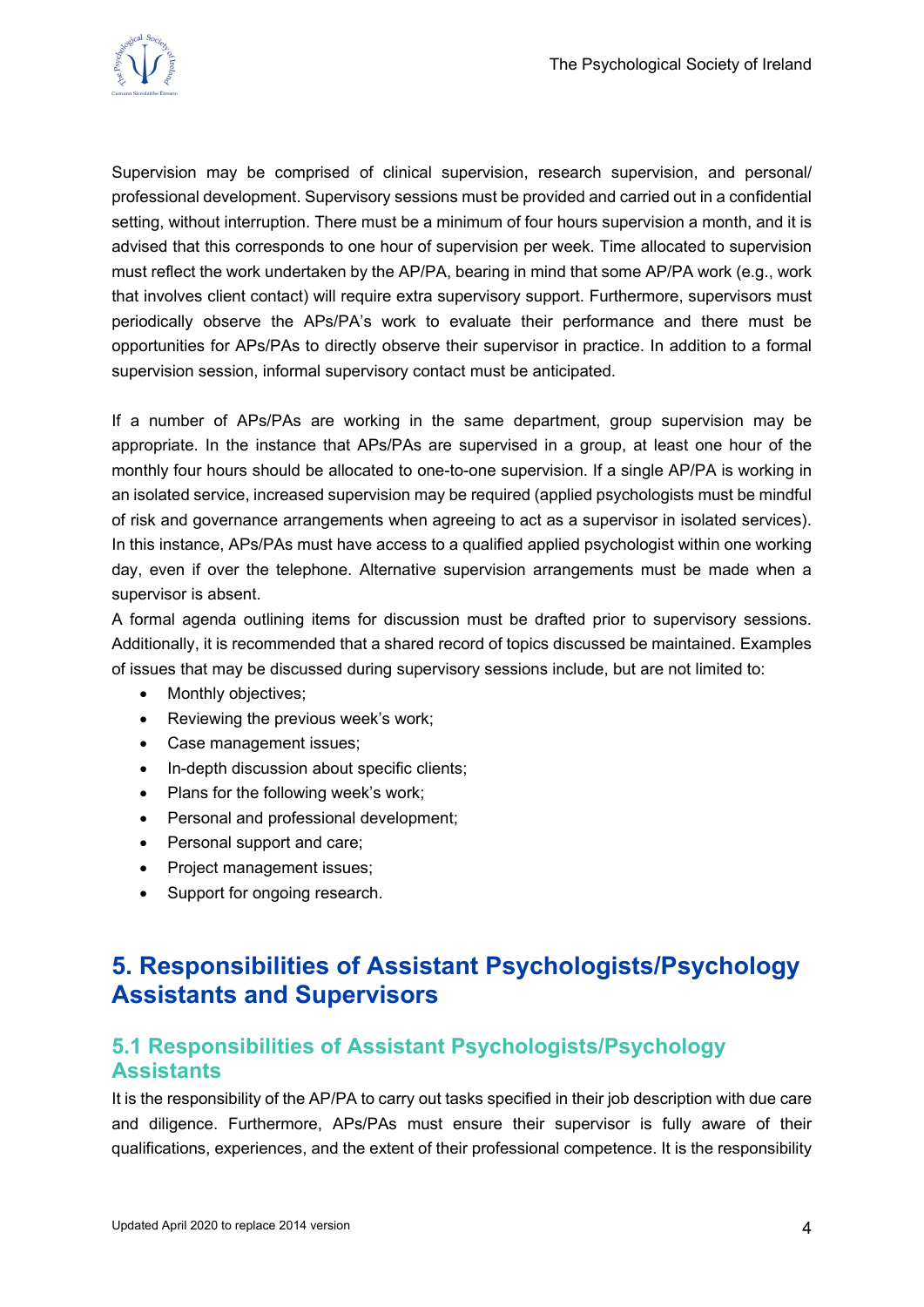

of the AP/PA to inform their supervisor as soon as possible if they feel that tasks that they have been assigned exceed their professional competence.

#### <span id="page-6-0"></span>**5.2 Responsibilities of Supervisors**

It is the responsibility of the APs/PAs primary supervisor to ensure that:

- Appropriate formal induction training is provided at the commencement of employment;
- Adequate professional supervision is maintained for the duration of the APs/PAs contract;
- They are aware of the interpersonal impact that clinical duties have on their APs/PAs and provide them with the appropriate levels of support for this (O'Callaghan & Byrne, 2011);
- The AP/PA is periodically observed and provided with a constructive evaluation of their performance;
- Where possible, and as appropriate, there are written performance appraisals addressing the APs/PA's performance to date and future goals;
- There is an appropriate grievance procedure in place within the organisation and that APs/PAs are aware of this procedure at the commencement of their employment;
- APs/PAs are not assigned to tasks that are over and above their level of competence, for which they are unqualified (e.g., provision of specialist therapies), or that are unrealistic to achieve within specified times.

On termination of employment, it should be anticipated that the Aps/PAs primary supervisor will provide appropriate references.

# <span id="page-6-1"></span>**6. Formal Induction**

The primary aim of a formal induction is to enable an individual to adjust as quickly as possible to their new working environment. During the formal induction, an AP/PA must be provided with details of their duties and responsibilities within their post (including any subspecialist roles), individual responsibilities within a team/service, relevant legislative and policy documents, appropriate channels of reporting, working environment and secretarial support, if any is available. Individuals must also complete any secretarial support, if any is available. Individuals must also complete any mandatory training at this point. In addition, details on support systems available (i.e., structured supervision) must be provided. As part of the induction process, supervisors must support individuals in managing their workload and schedule. At an induction, a written induction pack must be made available which could include the following:

- Staff list: Names, telephone numbers, and room numbers;
- Annual leave arrangements and entitlements;
- Sick day arrangements and entitlements;
- Arrangements for claiming expenses, if applicable;
- Safety procedures relating to fires, emergencies, accidents and hazards.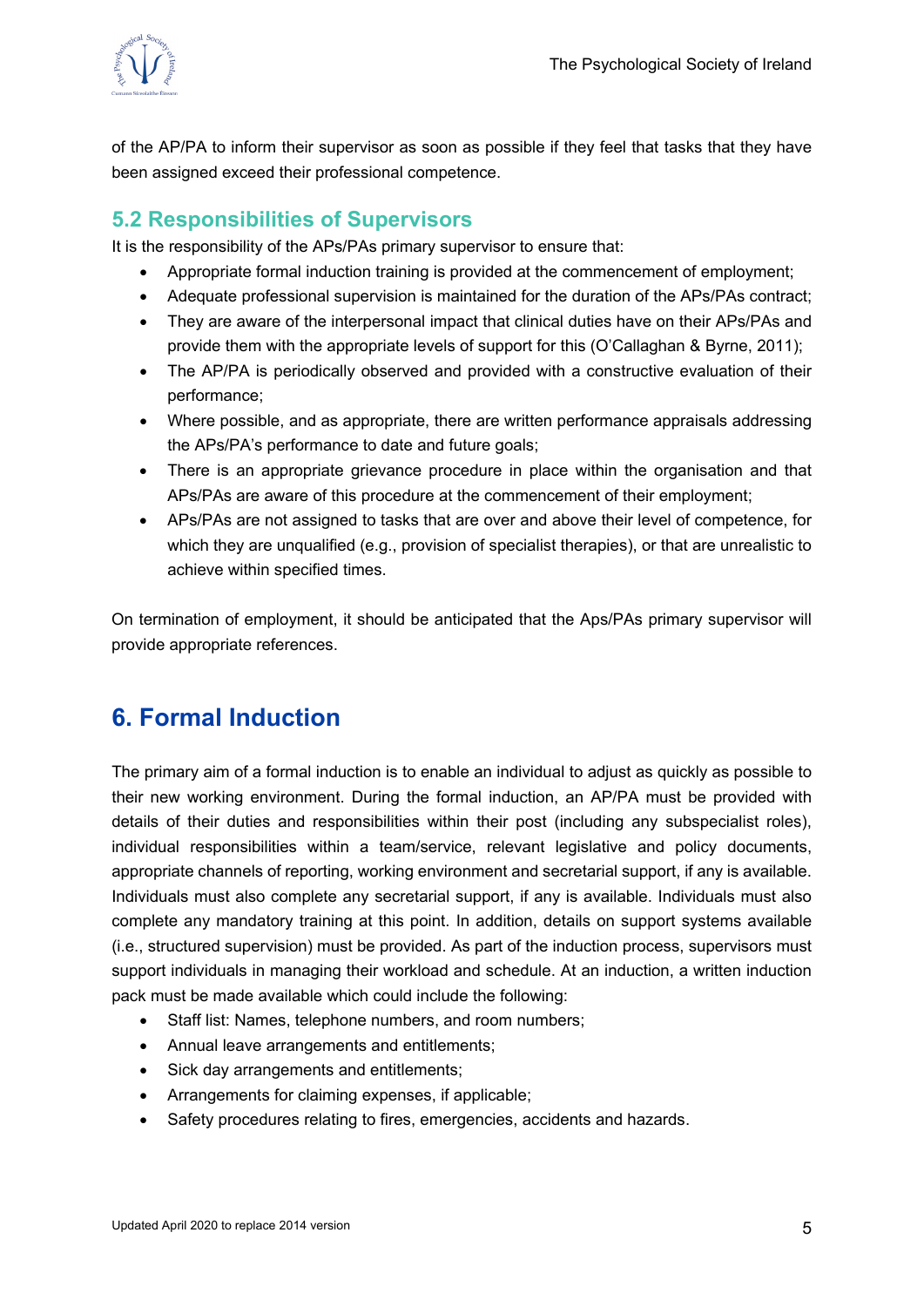

As per standard practice, any induction must take place over a number of days/weeks, and not be limited to one day. This will afford individuals with the opportunity to become familiar with their role.

# <span id="page-7-0"></span>**7. Voluntary Assistant Psychologist/Psychology Assistant Positions**

The PSI is not opposed to the use of voluntary positions by employers, in situations whereby the guidelines outlined below are adhered to. However, early career psychologists and employers must view such posts as temporary, entry-level positions for gaining the relevant experience to apply for subsequent professional training or paid positions.

The PSI provides the following guidelines for the use of voluntary AP/PA positions:

- APs/PAs are a valuable addition to any service (e.g., they increase efficiency of qualified staff) and should be remunerated where funds are available;
- Where voluntary positions are used by organisations, it is recommended that volunteers are not employed to work full-time hours;
- It is recommended that AP's/PA's working hours should not exceed 20 hours per week, where they are employed in voluntary positions;
- Written contracts for voluntary posts should only last up to a year, although may last longer in certain circumstances.

# <span id="page-7-1"></span>**8. Advertising and Recruitment**

The title "Assistant Psychologist" or "Psychology Assistant" must only be used in cases where the position advertised is in line with the role and duties of an AP/PA as outlined within this document. Ideally, applicants for AP/PA posts should meet the criteria for graduate membership of the Psychological Society of Ireland (e.g., have a second-class honours degree in psychology). All advertisements for AP/PA positions must explicitly outline the following information:

- Whether the advertised position is paid or voluntary;
- The current role and responsibilities of the AP/PA within the organisation, bearing in mind that these may change over the course of the recruitment campaign;
- The number of hours per week the candidate will be expected to work:
- The duration and frequency of training/supervision that will be available to the successful candidate;
- The minimum qualifications/prior experience requirements that candidates must meet in order to be short-listed for interview;
- Whether travelling will be required as part of the AP/PA position and whether remuneration for travel costs incurred will be provided;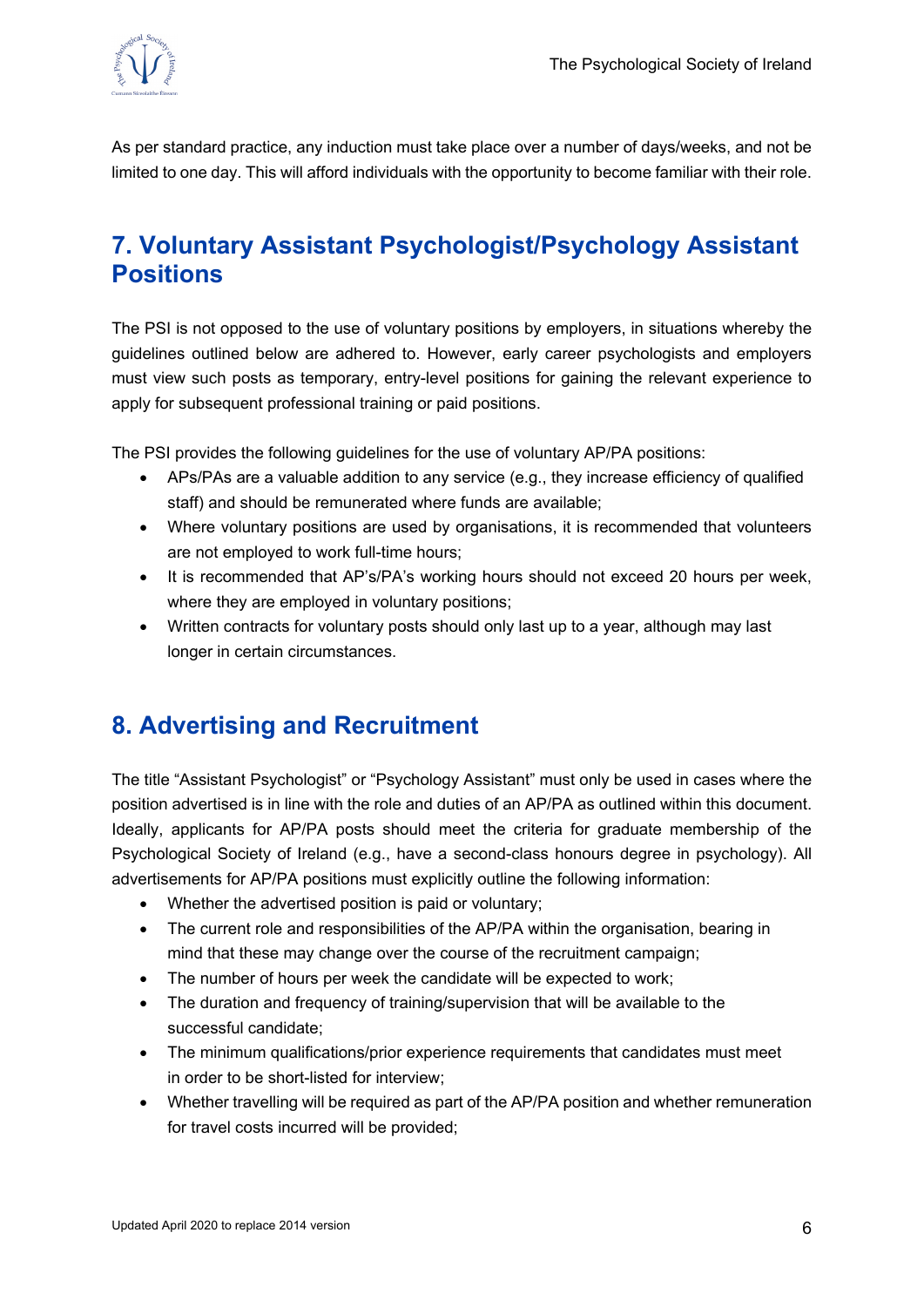

• That an AP/PA post is not a career grade, and that this is reflected in the temporary nature of the contract. Contracts for APs/PAs are of fixed-term and fixed purpose with a specified duration of no more than two years.

# <span id="page-8-0"></span>**9. Grievances**

Employers are responsible for promoting a working environment in which the dignity of all individuals is respected, regardless of whether the position is voluntary or paid. APs/PAs should have the same employment rights as other employees on short-term contracts and must receive information from their employer which will allow them to exercise those rights. If an AP/PA feels unfairly treated or otherwise disadvantaged as an employee, they must be able to communicate such concerns through their line management or through their employer's agreed grievance procedure.

If an AP/PA raises a genuine grievance, a quick and effective response is necessary to promote a harmonious working environment and a positive employee-organisation relationship. The following guidelines are proposed to facilitate open communication between an AP/PA and their supervisor (or line manager in cases where the supervisor is not the APs/PAs line manager), enabling an AP/PA to raise work-related complaints so that they may be addressed promptly:

- Regular performance appraisals with a supervisor;
- Formal and informal peer support from other APs/Pas;
- Access to local policies and procedures;
- Discussion on the termination or extension of a contract at least one month ahead of the initial termination date.

Should a grievance arise, it is the responsibility of the supervisor to assist and advise the AP/PA in addressing the concerns. If an AP/PA feels the guidelines in this document are not being adhered to, they may present to and remind their supervisor of these guidelines. If an AP/PA feels that they are being treated unfairly or are disadvantaged as an employee, they must communicate this to their supervisor and attempt to come to a resolution that appropriately addresses their concerns. If a resolution cannot be agreed upon within an appropriate time frame or a resolution is not implemented as agreed by the supervisor, the AP/PA must then consider following their employer's standard grievance procedure.